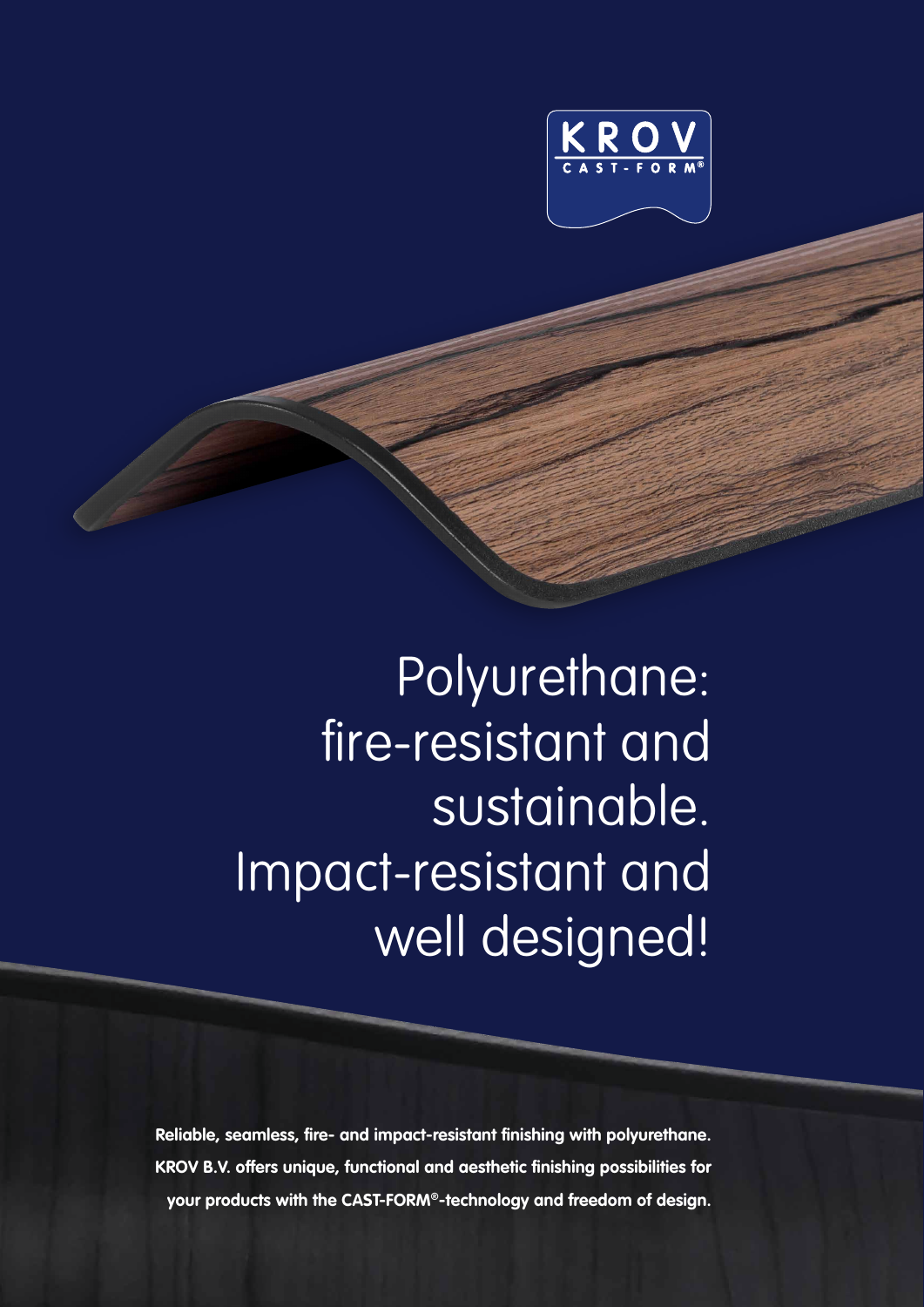# Discover the possibilities with KROV's patented CAST-FORM®-technology

#### **Fire-safe finishing bottom of the Lihok-chair**

Manufacturer Stadler Seating wanted a unique, fire-safe finishing along the bottom of the Lihok-chair for the Transitio train in Sweden. The most important criteria was that the solution should meet the stringent fire requirements imposed on trains (European norm: CEN 45545). KROV strives for the most efficient solution that meets the customer's needs. In concert with the manufacturer of the multiplex panel, KROV chose for an extra mechanical adhesive to provide the curved, thin panel with sufficient adhesion. By using a fire-resistant type of polyurethane, KROV not only delivered a sustainable solution, but an aesthetical one as well: we created unity between the chair and the panel.

#### **Fire-resistant edge on the back of the Lihok-chair**

For Stadler Seating's luxurious Lihok-chair, that is fitted in (among others) the EC 250 train in Switzerland, KROV produces an ultra-thin, fire-resistant polyurethane finishing for the back of the seat. An important condition was meeting the very strict fire requirements (European norm: CEN 45545). On top of this, the edge must provide sufficient adhesion and protection. Due to its round shape and the panels' varying thickness, our main challenge was to properly spread the pressure over the panel (X-Y-Z axis). To this end, KROV developed a completely new machine. The result is an ideal, tailor-made solution focusing on the aesthetics, fire safety aspect and lifespan of the products.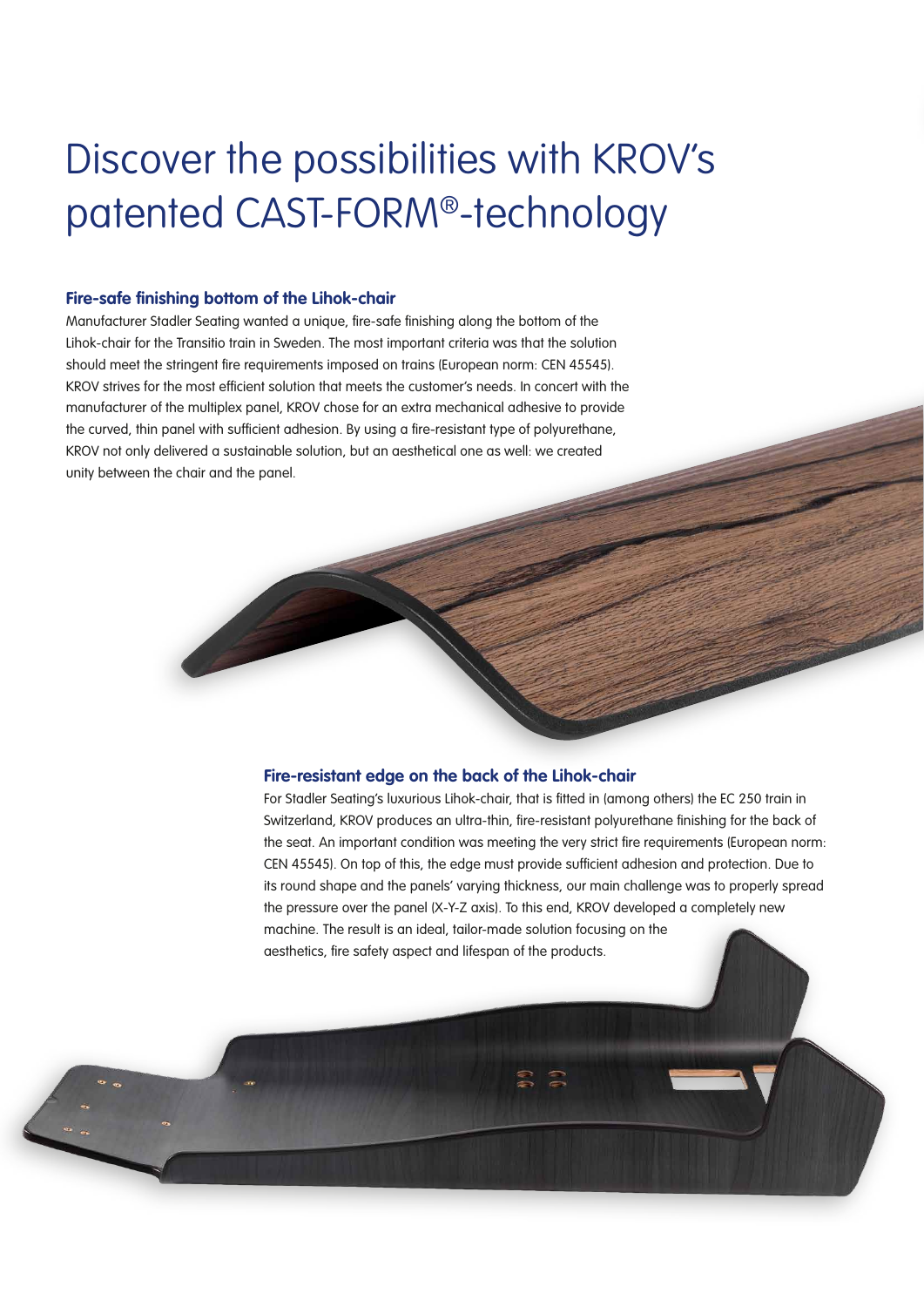# **In the Ca**

#### **Fire-resistant edge for the back of Dosto seats**



'Can KROV make the backs of the chairs on the Dosto trains stable and strong enough while at the same time making sure that the fabric is protected?' was train manufacturer Stadler's question. The bottom of the back of the chair is deepened to protect the HPL top layer as well as the upholstery. Due to the rounded shapes, our focus was on proper adhesion. KROV invented a seamless, aesthetical and lifespan extending solution that meets all fire requirements. The patented CAST-FORM® mould technology was especially adapted to allow the upright edge to be attached to the bottom of the seat. As an extra service, KROV takes care of assembling the seats' mounting tools.



### **Component for prothesis apparatus MajiCast**

Low investment costs were the reason for developing solid polyurethane parts for an apparatus that produces made-to-measure protheses. Polyurethane components can be used in extreme conditions. On top of that, the material is robust and has a long lifespan. Due to the low

investment costs, the CAST-FORM®-process is highly suitable for small series production. The CAST-FORM®-process' investment and production costs for small series are highly competitive compared to those of injection moulding. KROV also takes care of integrating the inserts.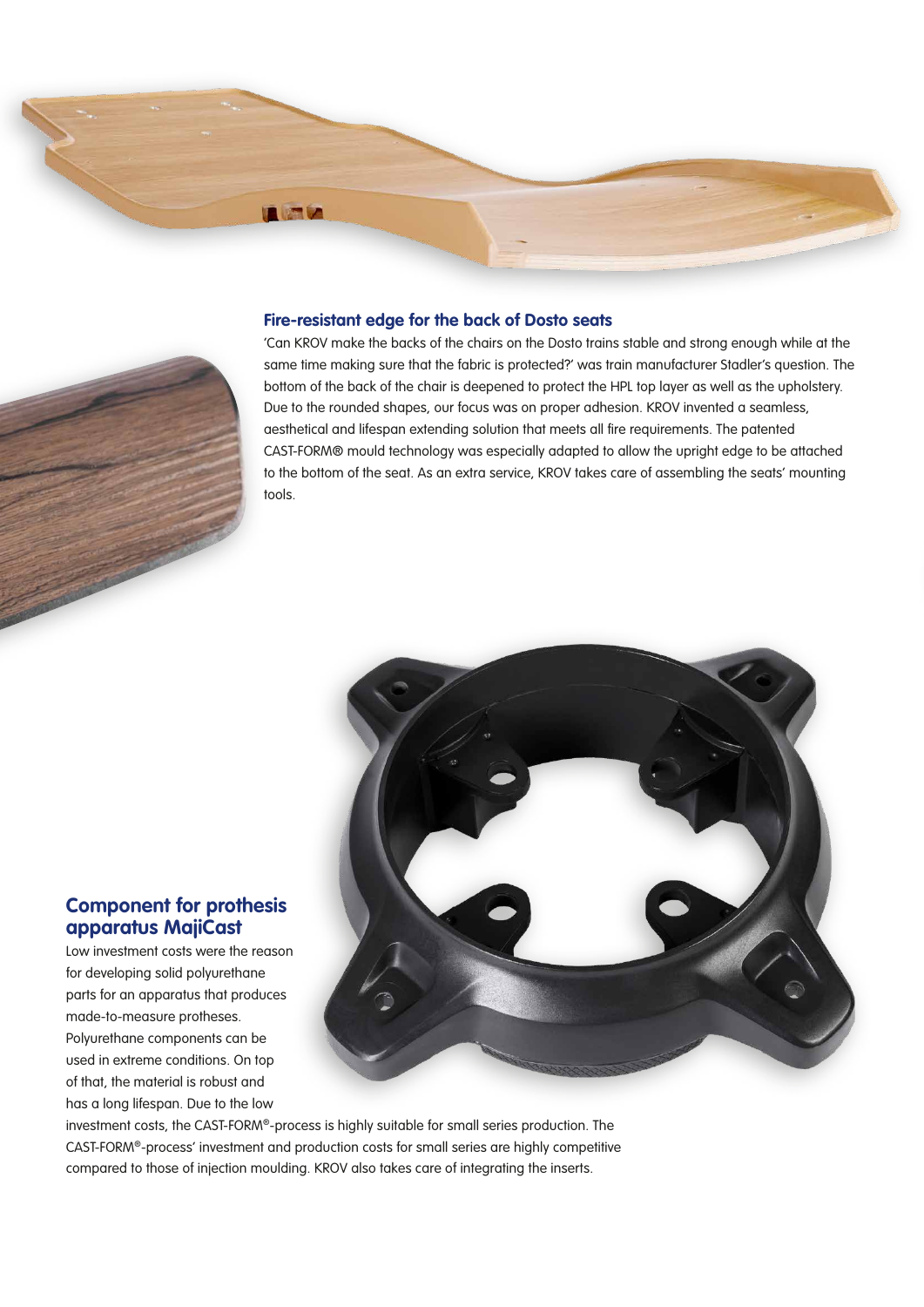#### **Waterproof housing for electronic hatcheries**

For the electronics of a hatchery, it is essential that the machine is waterproof and protected against the chicklets' aggressive droppings. We use a soft type of polyurethane to protect the EPS-nucleus of the insulating panel. KROV wires the provided panel and installs a metal frame. The frame offers the option of attaching a cover at a later stage. By simultaneously casting an O-ring, the electronics can be closed off with a watertight fit.

#### **Window table with cup holders for RRX train**

Siemens is building the RRX trains in Germany. KROV was commissioned to develop a table with separate cup holders for these trains. KROV found a cheaper way by developing integrated cup holders, rather than separate ones. Working together with the client, the design was slightly modified, the polyurethane was applied in one casting and the cup holders were connected to the edge. By thinking along with the client, we found a cost-saving solution which is economical to buy and use and easier to clean. In addition, the beautiful seam between the cup holder and the surface of the table creates a beautiful aesthetic effect.

#### **Impact resistant table with cupholders in the Pendolino train**

For the refurbishment of their Pendolino trains, the Czech railways required an impact resistant solution with integrated cupholders in the tables with drop-down wings. KROV not only developed

an impact resistant, fire resistant and seamless edge finishing, but also offered an aesthetical and low-cost solution. The cupholders and edge were realised in a single cast, resulting in a seamless unit while keeping costs at a minimum. Thanks to our CAST-FORM®-technology, we were perfectly equipped to absorb any intolerances in thickness of the panel. Based on our own experience, we were able to realise this project at short notice.

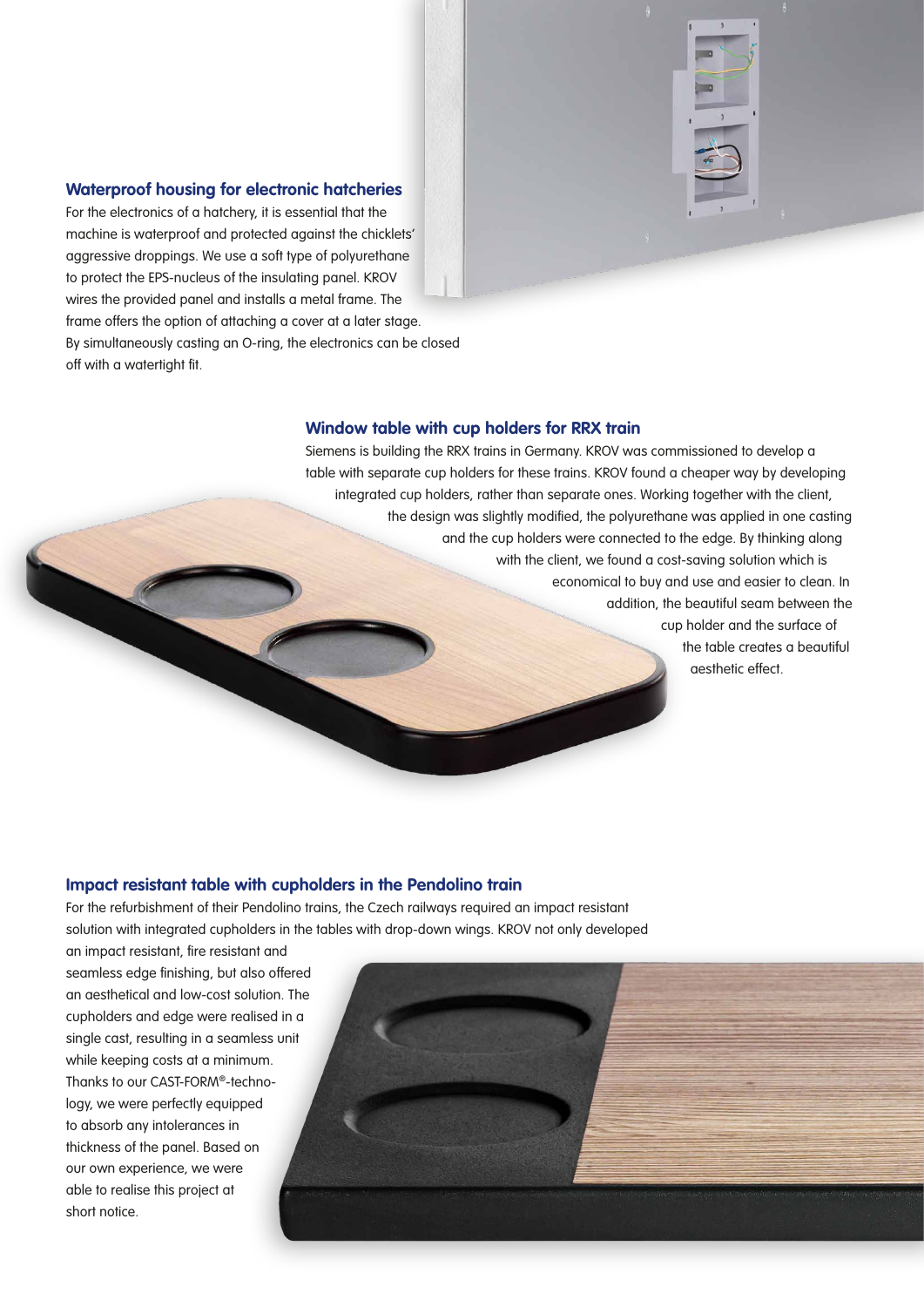# The right solution for every application



**Your innovative product deserves a reliable, sustainable and high-quality product finishing with a matching look and feel. With KROV, you have chosen for the perfect solution, the best technology and a competitive price that will lead to the desired final product. We put our expertise to work to provide a solution that meets the demands on functionality and design.**

**KROV's experts develop tailor-made solutions that work as required. Do you want to know how our company can support your company or product idea? Please get in touch with us**

#### **The right solution**

With edge finishing for panels and components for devices and/or housing KROV's patented CAST-FORM®-production process provides solutions to any challenge in every work field. Not only do we think along with you about the application, but we also make our customers' desires, preconditions and demands our starting point. We equip your product with a high quality, seamless, polyurethane finishing in any desired shape and colour. Polyurethane is an exceptionally durable material, fire resistant, it withstands moisture, bacteria and chemicals extremely well and it has a long lifespan. KROV's freedom of form and design possibilities are endless. The relatively low mould costs and high turnaround time, make the technology attractive for both prototypes and small to medium-sized series and semi-finished goods.

#### **Benefits of polyurethane:**

- Safe
- Chemically inert
- Hygienic (HACCP)
- Moisture resistant
- Fire Resistant
- Long lifespan (Sustainability)
- Solid and shock absorbing at the same time
- Freedom of colour
- Anti-static

**Are you interested in the possibilities KROV has to offer within your product design? KROV will gladly advise you on the best choice available.**